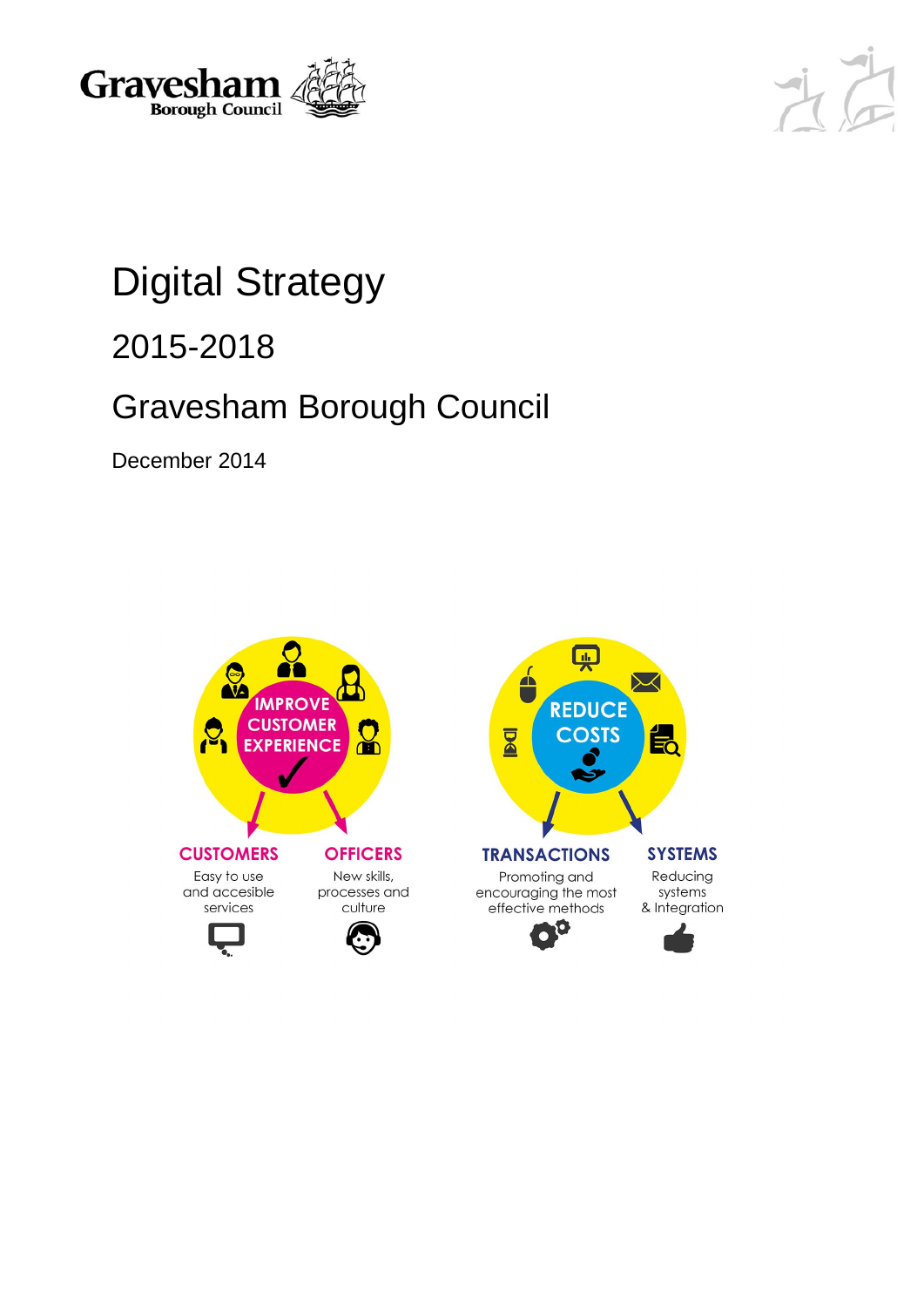| <b>Title</b>                   | Page           |
|--------------------------------|----------------|
| Introduction                   | 1              |
| The digital landscape          | $\overline{2}$ |
| Gravesham's digital vision     | 5              |
| Our current position           | 6              |
| Building our digital future    | $\overline{7}$ |
| What digital will mean         | 9              |
| How we will deliver the change | 11             |
| The Future                     | 12             |
| Measuring our success          | 13             |
| Progress (2014-2015)           | 14             |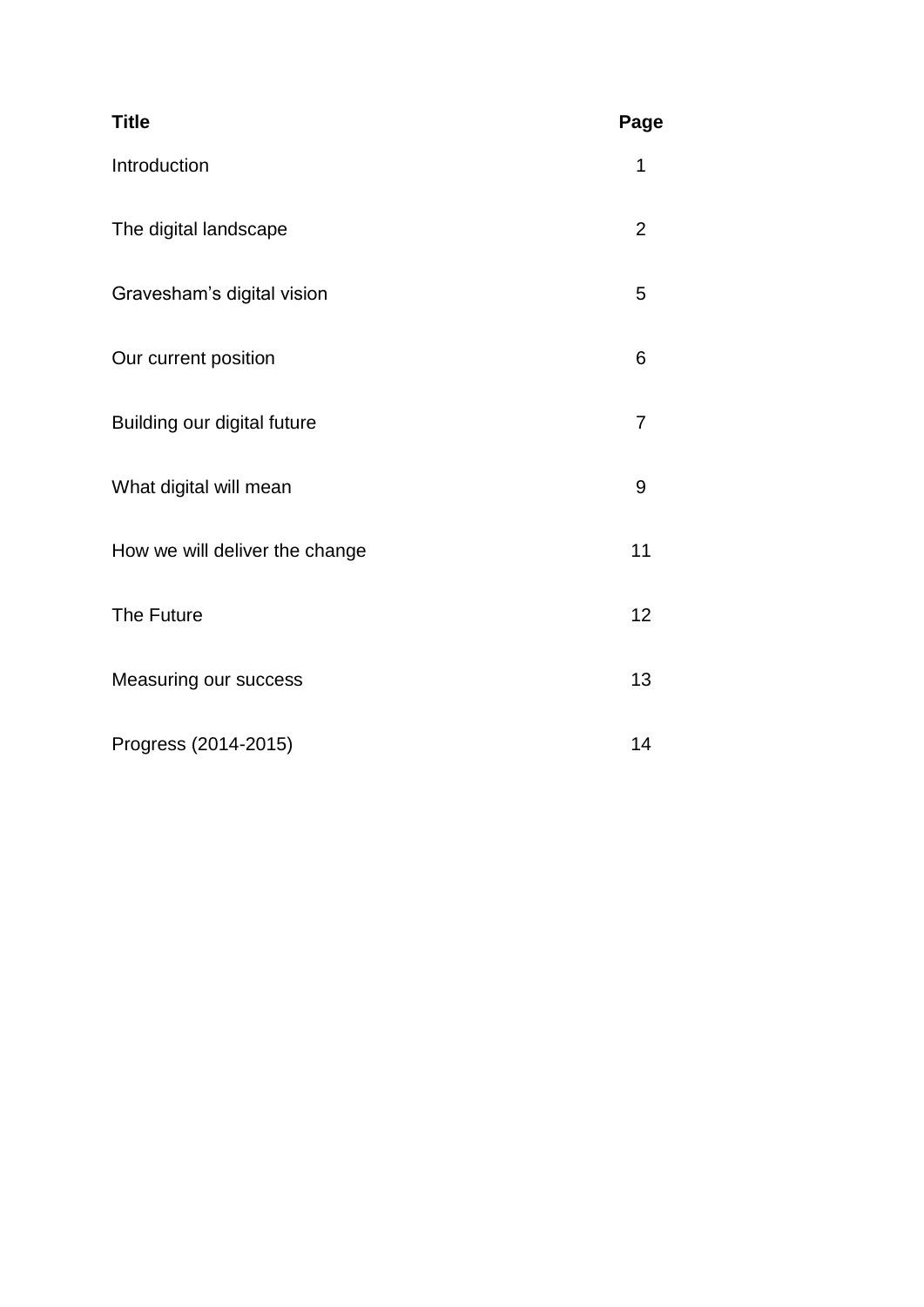### **Introduction**

The Customer Service and Access Strategy 2013-2018 was endorsed by the Councils Cabinet in May 2013. The four key aims of this strategy are;

- Excellent Customer Service
- Service Delivery
- Engagement, Consultation and Equalities
- **•** Accessibility

This digital strategy supports the customer service and access strategy and aims to expand the *service delivery* options by providing and encouraging customers to use the most convenient and cost-effective digital contact channels, where appropriate. It also compliments the council's IT strategy currently being updated. The IT strategy will aim to ensure that we have the equipment, knowledge and knowhow to deliver the most technical aspects of effective digital services.

Providing an enhanced digital contact channel allows our customers (residents, businesses and partners) to interact with us in a simple, convenient and secure way. Giving them a way to; access, deliver, interact, share and manage information and service requests in a way which they will choose to use first. Examples of different types of interactions are;

- Applying for a service, e.g. bulky waste collection;
- Paying for a service, e.g. a planning application;
- Reporting a problem, e.g. fly-tipping;
- Managing interactions, e.g. email alerts when work has been completed, ability to view how much council tax owed;
- Interacting with data presented online to support decision making and/or entitlement, for example benefits claims; and
- Engaging in real time using interactive tools such as social media, for example in emergency circumstances.

We are at a crossroad for digital services: accept the status quo and deliver what our customers want using what we have already got, or changing how we view (and do) things fundamentally. Our intent to improve customer interaction, service delivery, value for money and the efficiency that digital services can bring has been shown with the formation of a digital team in September 2014.

This strategy sets a vision of service improvements that the *council* can achieve by embracing digital services and keeping service delivery simple. Digital services should not be seen as a challenge but as an evolution.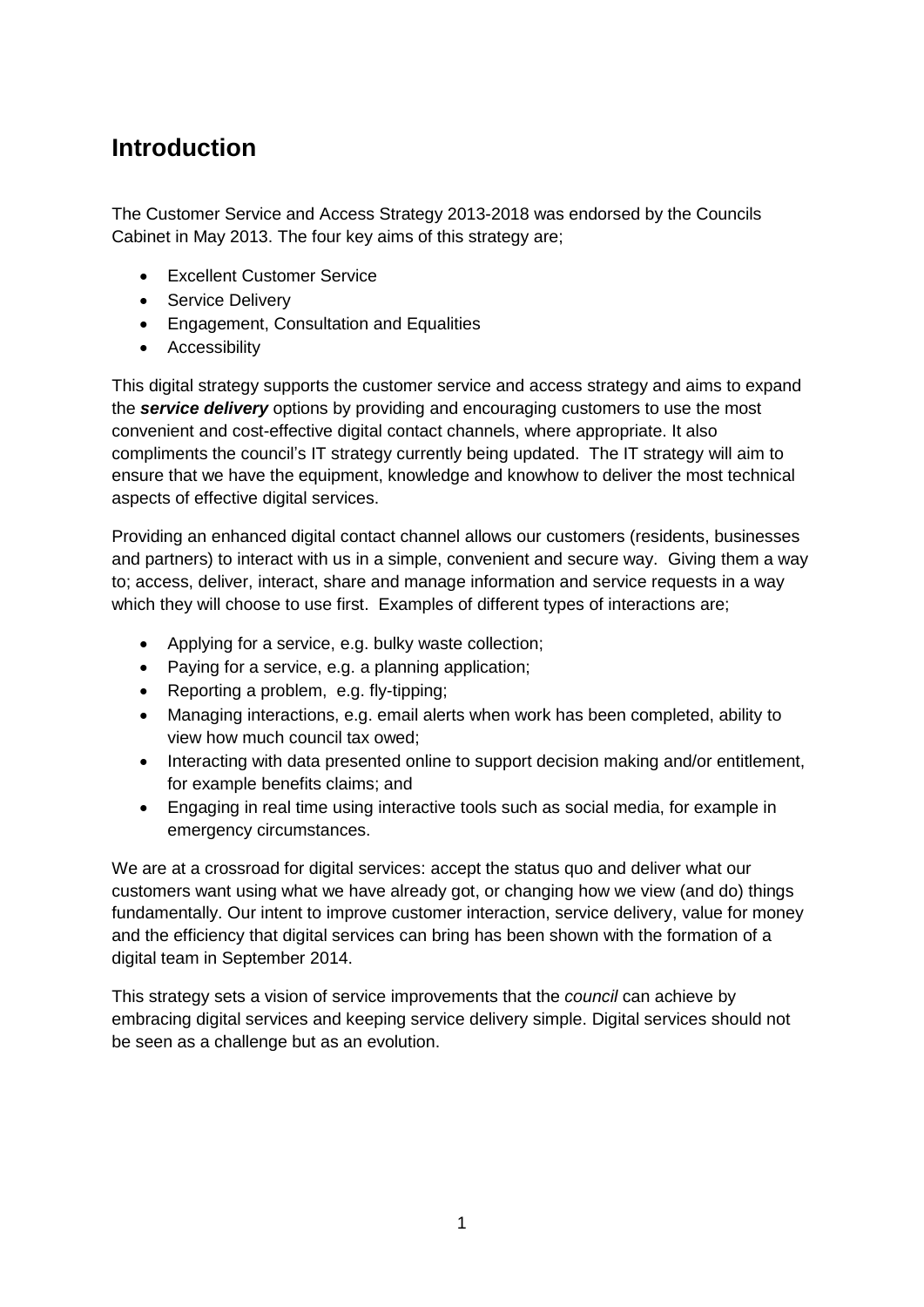### **1. The digital landscape**

### **1.1 Nationally**

The office of national statistics recently quoted that

- 76% percent of the adult population (around 38 million people) use the internet daily.
- 58% of the adult population have used a smart phone to access the internet in the last three months.
- 84% of households have access to the internet
- The most popular way of getting online is through fixed line broadband and/or mobile broadband.

16% of all households have no internet access at all. 53% of these say they have no interest in using the internet and 32% say they lack the skills to use it effectively. Households with one adult aged over 65 have the lowest take up proportion with 59% having no access.

The growth of internet access has been exponential. More people are online, more people have smart mobile phones and the expectation of finding what you want, when you want it, is driving whole industries into a new direction.

These statistics recognise that not everyone will transact digitally and contact channels will remain where appropriate. This strategy gives focus on those will who can transact digitally. **Source: ONS - Internet Access - Households and Individuals, 2014**

### **1.2 Gravesham**

To understand our local picture we commissioned CACI, a customer profiling and segmentation specialist to provide a picture of Gravesham using their software tool ACORN.

Acorn is a geodemographic segmentation of the UK's population. It segments households, postcodes and neighbourhoods. By analysing significant social factors and population behaviour, it provides precise information and an in-depth understanding of the different types of people.

Acorn draws on a wide range of data sources, both commercial and public sector Open Data and administrative data. These include the Land Registry, commercial sources of information on age of residents, ethnicity profiles, benefits data, population density, and data on social housing and other rental property. In addition CACI has created proprietary databases, including the location of prisons, traveller sites, age-restricted housing, care homes, high-rise buildings and student accommodation. In addition they utilise the traditional inputs of the Census of Population and large-volume lifestyle surveys.

Acorn provides some interesting results about the Gravesham population's propensity to use digital channels. Initially the population is broken to five main categories: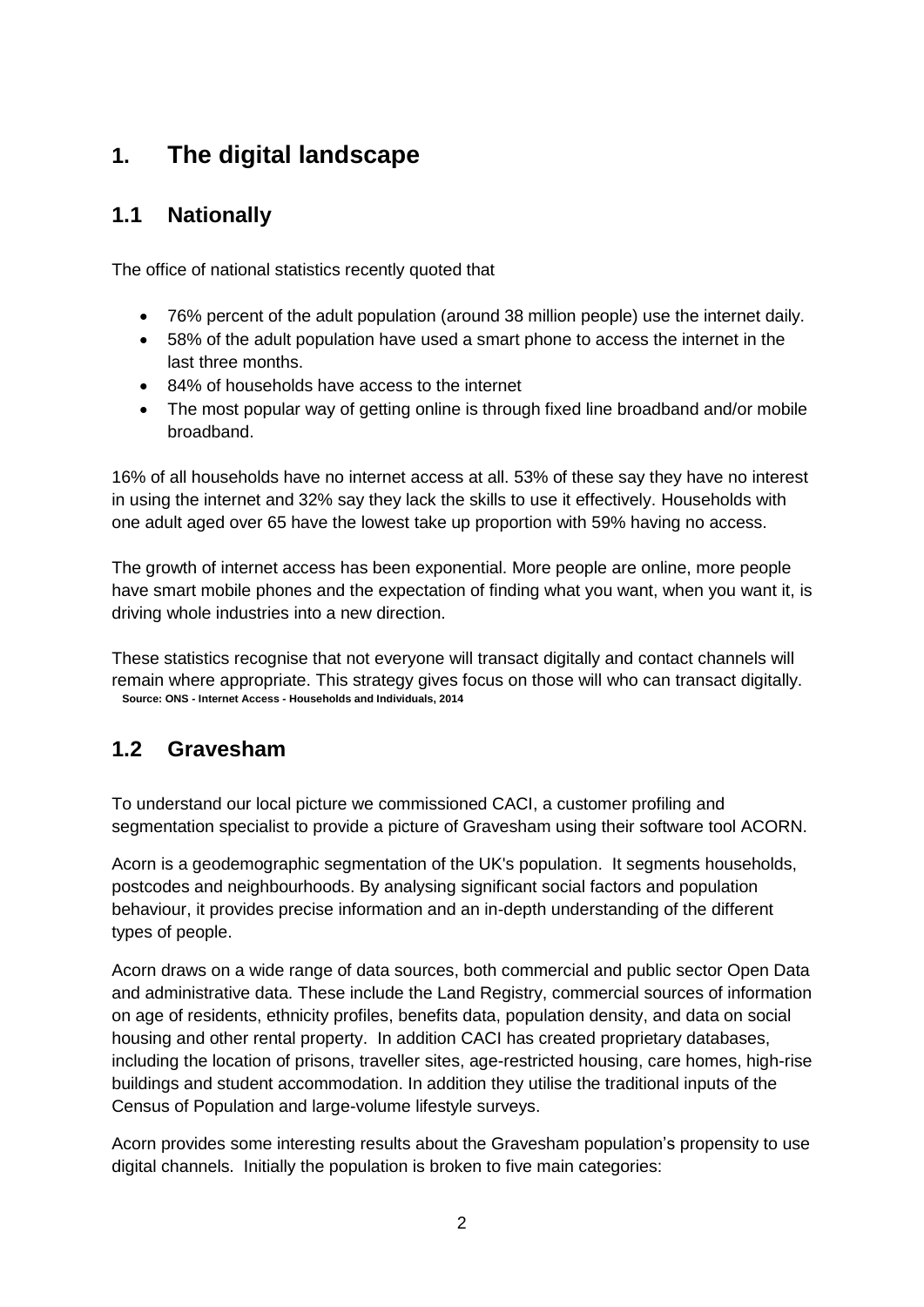### **Gravesham's Profile**

| <b>Category</b> | <b>Acorn Category</b><br><b>Description</b> | <b>Population</b> | $%$ of<br>population | <b>National %</b> |
|-----------------|---------------------------------------------|-------------------|----------------------|-------------------|
|                 | <b>Affluent Achievers</b>                   | 16,431            | 15.8                 | 22.7              |
|                 | <b>Rising Prosperity</b>                    | 3,598             | 3.5                  | 9.3               |
| 3               | <b>Comfortable Communities</b>              | 37,812            | 36.3                 | 26.7              |
| 4               | <b>Financially Stretched</b>                | 22,653            | 21.8                 | 22.5              |
| 5               | <b>Urban Adversity</b>                      | 23,108            | 22.2                 | 17.8              |

These broad categories are then expanded to sub categories which can be broken down further.

| <b>Main</b>    | <b>Acorn Sub-Category</b>      | <b>Population</b> | $%$ of     | <b>National %</b> |
|----------------|--------------------------------|-------------------|------------|-------------------|
| Category       | <b>Description</b>             |                   | population |                   |
| 3              | <b>Steady Neighbourhoods</b>   | 23,651            | 22.7       | 8.3               |
| 4              | <b>Striving Families</b>       | 10,966            | 10.5       | 8.0               |
| 5              | Young Hardship                 | 9,650             | 9.3        | 5.2               |
|                | <b>Executive Wealth</b>        | 8,531             | 8.2        | 12.4              |
|                | <b>Mature Money</b>            | 7,729             | 7.4        | 9.0               |
| 4              | <b>Modest Means</b>            | 7,665             | 7.4        | 7.5               |
| 5              | <b>Struggling Estates</b>      | 7,531             | 7.2        | 7.9               |
| 3              | <b>Successful Suburbs</b>      | 6,494             | 6.2        | 6.2               |
| 5              | <b>Difficult Circumstances</b> | 5,927             | 5.7        | 4.8               |
| $\overline{2}$ | <b>Career Climbers</b>         | 3,598             | 3.5        | 6.0               |
| 3              | <b>Starting Out</b>            | 3,358             | 3.2        | 4.0               |
| 4              | <b>Poorer Pensioners</b>       | 3,235             | 3.1        | 4.5               |
| 3              | <b>Countryside Communities</b> | 2,301             | 2.2        | 5.7               |
| 3              | <b>Comfortable Seniors</b>     | 2,008             | 1.9        | 2.6               |
| 4              | <b>Student Life</b>            | 787               | 0.8        | 2.5               |
|                | Lavish Lifestyles              | 171               | 0.2        | 1.3               |

84% of the Gravesham population fall into the top nine sub-categories. After careful analysis of the data and cross checking against national information various assumptions can be made, specifically that;

- 63% access the internet on a daily basis
- 33% access the internet on a weekly basis
- 50% use social media
- 73% own a mobile phone connected to the internet

#### **Top three categories**

The category 'Steady Neighbourhoods' which nationally accounts for 8% of the population actually represents nearly 23% of the population of Gravesham. The category is more than likely to own a tablet PC, access the internet for financial, entertainment, lifestyle and shopping reasons.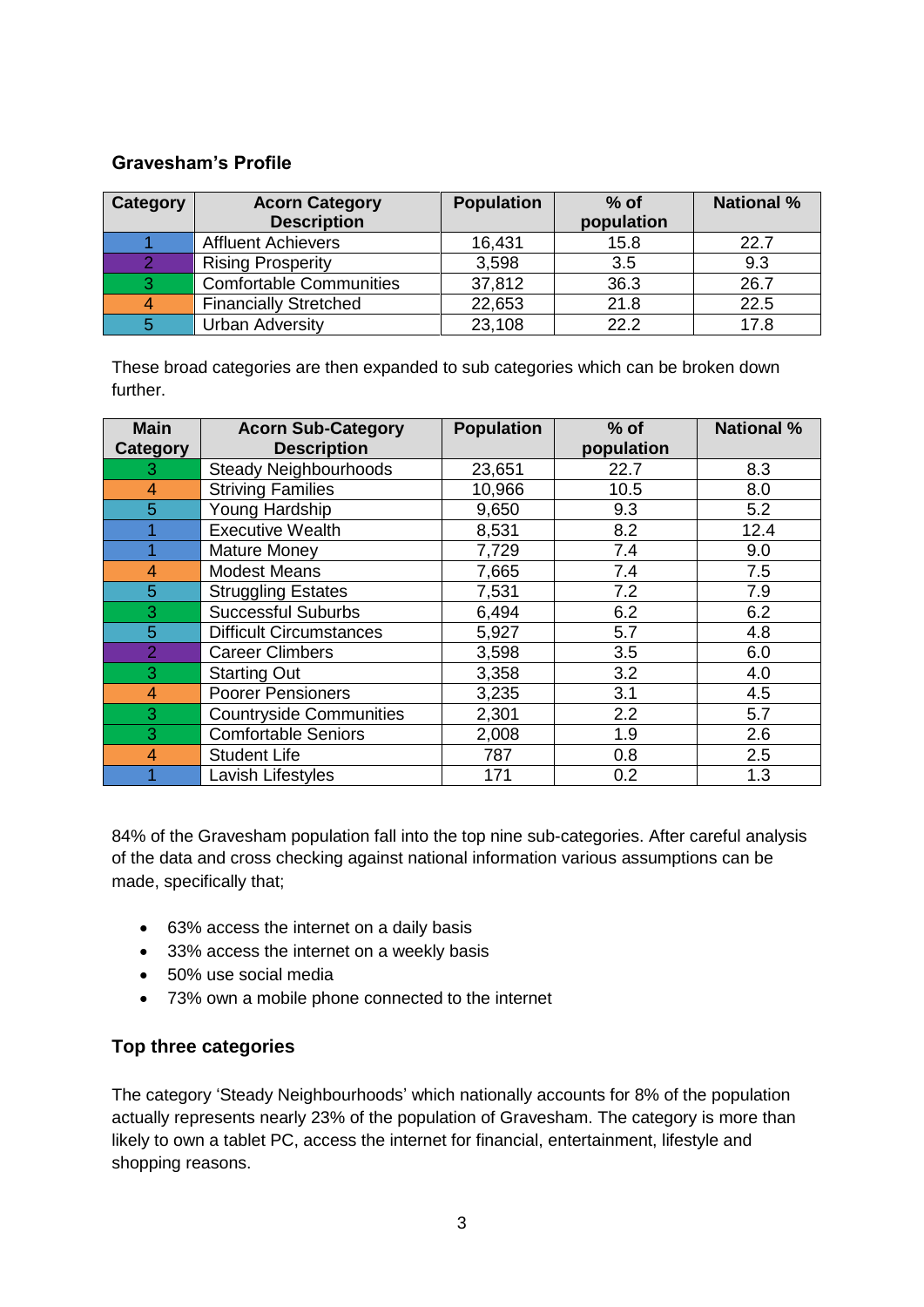The category 'Striving Families' which nationally accounts for 8% of the population represents nearly 11% of the population of Gravesham. This category is less likely to have traditional fixed line access the internet, with the mobile phone being used instead.

The category 'Young Hardship' which nationally accounts for 5% represents nearly 9% of the population of Gravesham. This category uses the internet frequently and again mobile phone is the method of choice.

In common with both 'Striving Families' and 'Young Hardship' categories, access to gravesham.gov.uk by mobile device accounts for 35% of the total website use, indicating that the demand is in line generally with profiling data.

#### **Conclusion**

Internet access across Gravesham is high, with most residents using it regularly. A large proportion can access the internet via multiple methods and nearly a quarter of the residents are more than likely to purchase new technology indicating the demand for digital devices is also high.

Even where social mobility is hampered by financial difficulties the 'smart' mobile phone has given more people access to the internet than was once possible. Social media access is at its peak with the financially stretched, although this does form a relatively small part of Gravesham's population. Residents least likely to access the internet are aged 65+ (as mirrored in the ONS statistics) and they are less likely to use it for any purposes, let alone for council services specifically.

The power of social media in delivering messages and engaging with customers has been recognised by businesses and it is often used as their primary method of engagement. The council has already recognised this and steps have been undertaken to increase the use of social media. However, the expectation of residents to be able to transact and receive information digitally must also be met and therefore all future developments must be designed with mobile phone use in mind.

Finally, recognising and addressing digital inclusion as well as guiding customers through transitioning service delivery channels is key to digital strategy delivery. We must ensure that we help and guide customers through online services where they need help.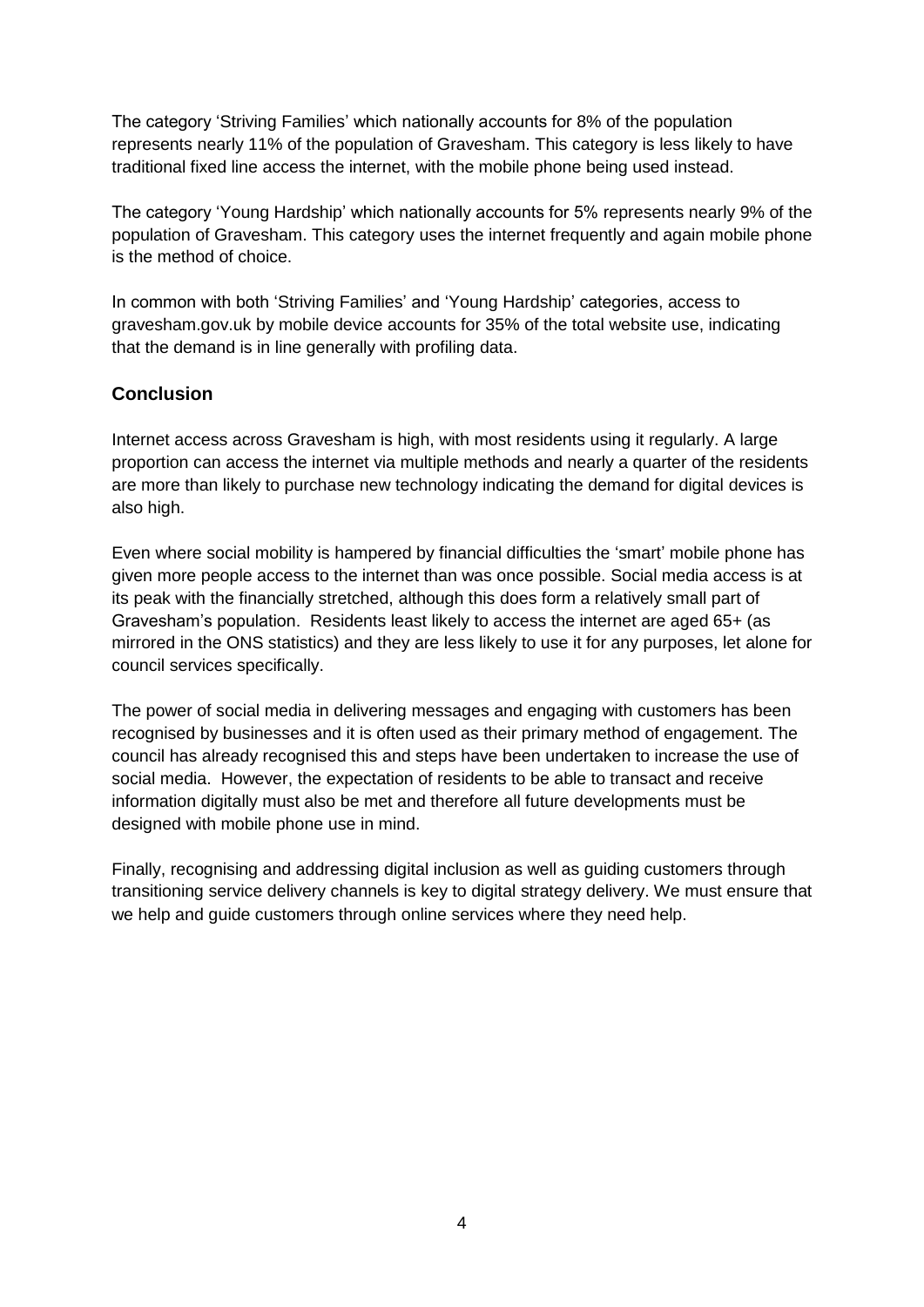### **2. Gravesham's digital vision**

#### **We will design digital services that:**

- are designed with our customers needs first
- reduce the cost of established delivery models
- promote digital uptake by being convenient, secure and simple to use
- avoid the need for multiple contact from customers about the same issue
- are available through our website first, wherever possible
- are optimised for mobile device use
- are integrated to our core corporate systems
- are tested and refined by our customers

#### **We will enhance the systems that provide and support our digital services by:**

- redesigning our website to be transactional with improved, simplified content to increase customer confidence, usage and interaction.
- rationalising the systems and processes used at the customers first point of contact to provide a more integrated customer experience
- working towards implementing fully integrated 'MyAccount' functionality to offer our customers individual online accounts for most council services
- using our communications and marketing to direct customers to the most appropriate channels.

#### **We will support officers in making the most of digital tools and services by:**

- improving their skills on how to communicate effectively through digital channels.
- working with departmental 'Digital Leaders' to promote continuous learning and improvement of services and processes

#### **We will enhance our digital channels by delivering services by:**

- rationalising the councils social media presence
- using social media to provide service based information and respond to customer service requests
- pilot web based chat software to help customers on our website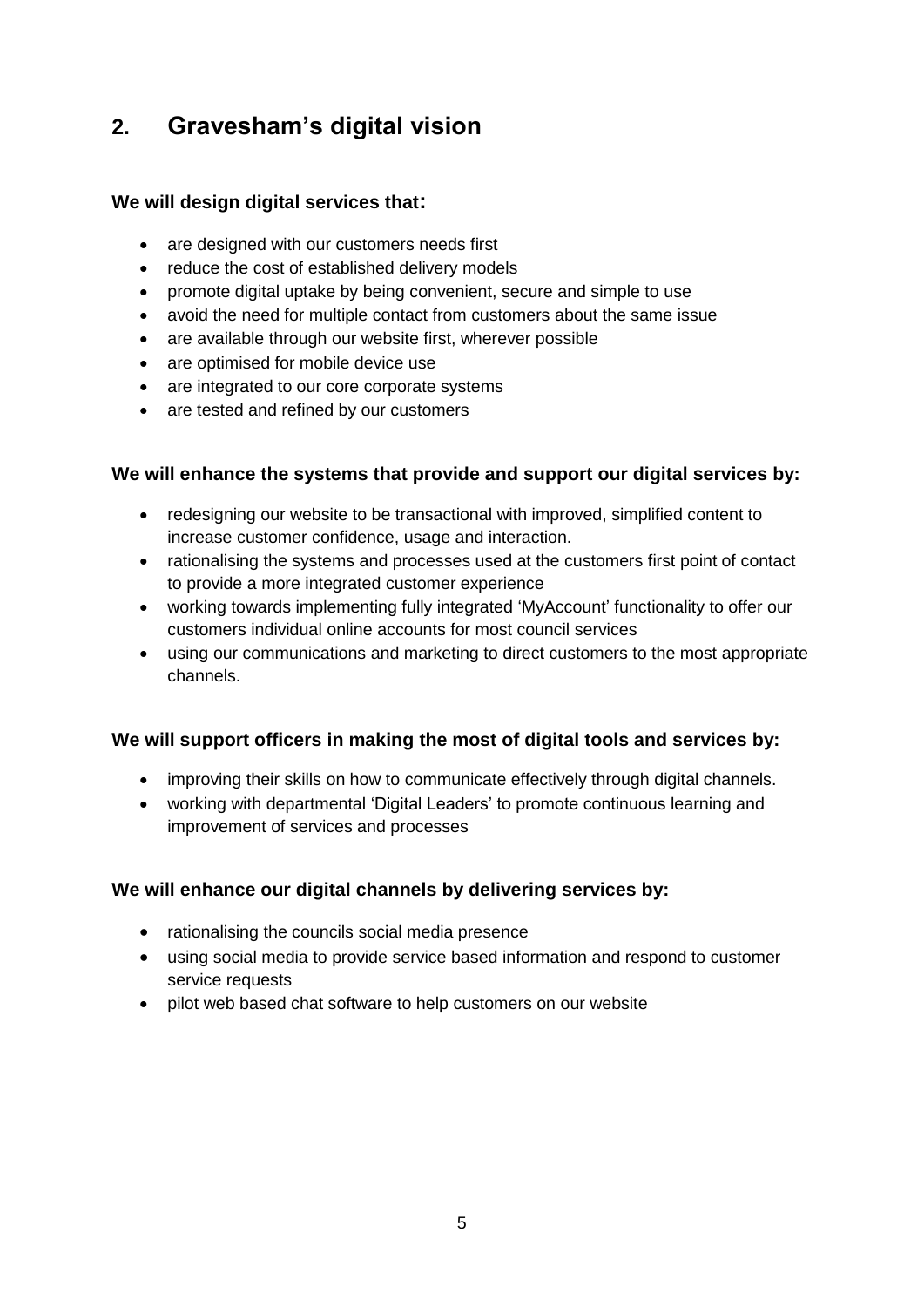### **3. Our current position**

### **3.1 Where are we today?**

In 2012/13 it is estimated that less that 5% of the council's transactions (excluding payments) were 'confirmed digital' (where a significant part of the transaction is completed online).



The use of technology across the authority to deliver services online varies greatly. There is no particular reason for these differences, but clearly culture, opportunity and resources available have played a part.

There have also been historic manual ways of working which have in the past precluded the option to deliver services digitally. Although there has been technology implemented to give customers access to information online, there is more to do. We have consistently received feedback that customers want to and expect to do more on our website<sup>1</sup>. Social media is used across the council to promote the events and the ongoing work of the council. There are opportunities to use social media to promote services and to interact with customers about service requests.

It is anticipated that by the end of the 2014/15 financial year www.gravesham.gov.uk will have reached the significant milestone of over 2 million page views in twelve months. Over the last four years calls to customer services have risen on average by 13% per annum.

The use of mobile devices to access our website has also grown significantly, from 12% of all website views in 2011/12 to 35% in 2013/14, in line with an increase in mobile device ownership more generally.

The number of electronic forms is small and direct systems integration has not been achieved through them. Use of the local land and property gazetteer (LLPG) is not to its maximum effect, although investment has been made in this area to improve the quality of the data.

<sup>1</sup>Source: Customer Satisfaction Surveys / Website Feedback Questionnaires (2014)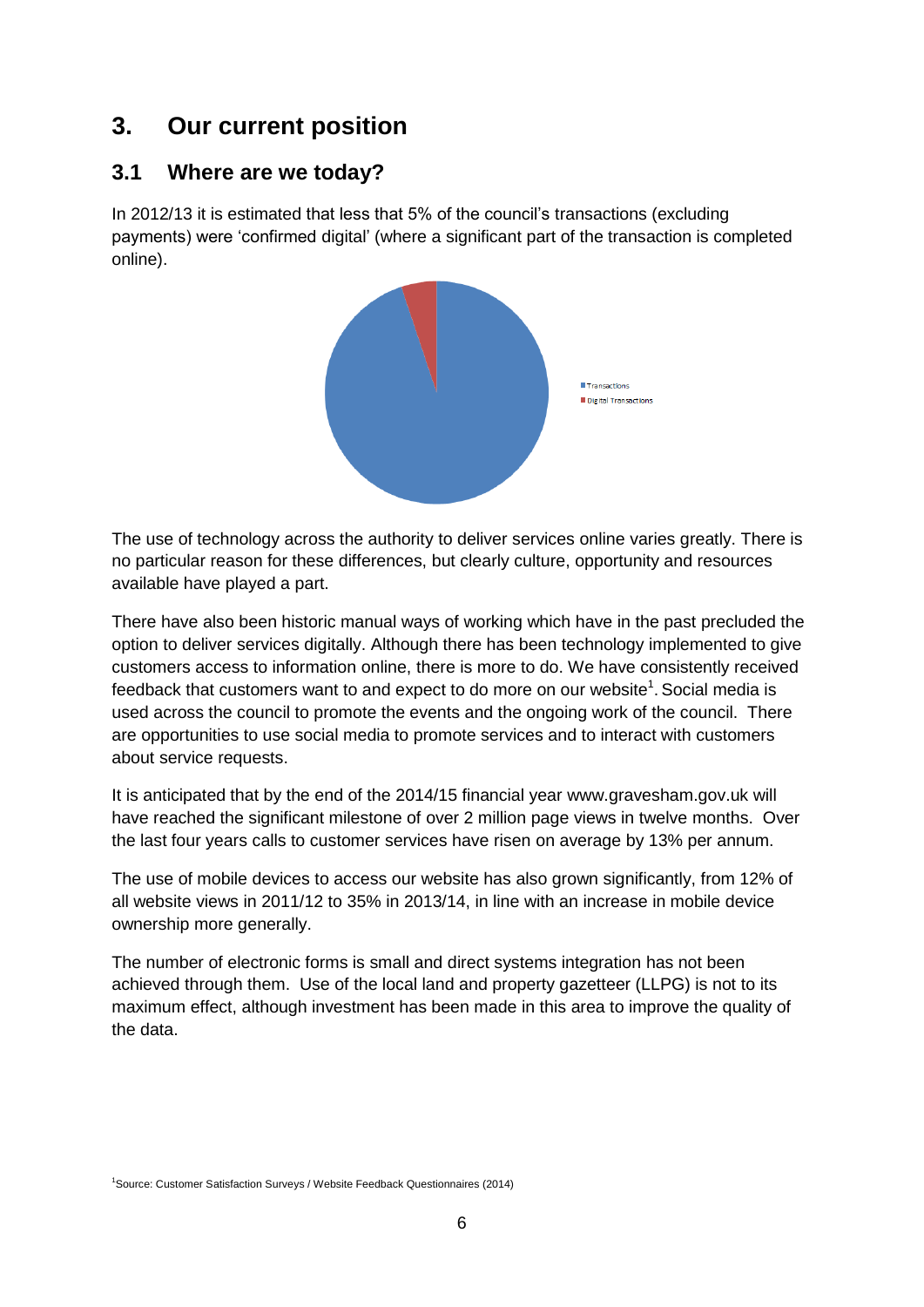### **4. Building our digital future**

To effectively use digital services and change how we interact with our customers we need to work in four key areas. These areas, their current status and how this will change over time are detailed below:

#### **4.1 Understanding our customers**

| When                               | <b>Our position</b>                                                                                                                                                                  |
|------------------------------------|--------------------------------------------------------------------------------------------------------------------------------------------------------------------------------------|
| <b>Now</b>                         | Little engagement with customers about digital service improvement<br>Lack of intelligence around customers digital preferences<br>Website analytics not used to inform developments |
| Transitional<br>$(2015 - 17)$      | Customer demographics regularly refreshed<br>Shape developments around customer needs<br>Actively engaging with customers to improve digital services                                |
| Transforming<br>$(2018 -$ onwards) | Digital channels built around the customer journey<br>Customers keeping us informed on their preferences                                                                             |

### **4.2 Focus on delivering at the first point of contact**

| When                          | <b>Our position</b>                                                      |
|-------------------------------|--------------------------------------------------------------------------|
| <b>Now</b>                    | Contact methods and reasons not collected across all services            |
|                               | Extensive, complex and often outdated website content                    |
|                               | Repeat contacts by telephone (averaging 1.8 times in 2013 <sup>2</sup> ) |
|                               | Low numbers of electronic forms submissions                              |
| Transitional<br>$(2015 - 17)$ | Reviewing the triggers that cause repeat contacts                        |
|                               | Redesigned website to improve navigation                                 |
|                               | Separate website sections of residents, businesses and the council       |
|                               | Our written style improved and website content reduced                   |
|                               | Electronic form numbers increased                                        |
|                               | Conduct business process reviews on high volume transactions             |
| Transforming                  | A transactional website with tasks at the heart of all interactions      |
| $(2018 -$ onwards)            | Local land and property gazetteer (LLPG) underpinning digital delivery   |
|                               | Personalised 'Myaccount' functionality for customers                     |
|                               | Customers updated as their service progresses                            |
|                               | Direct Integration to systems across all high volume service areas       |
|                               | <sup>2</sup> Source: Customer Satisfaction Surveys (2014)                |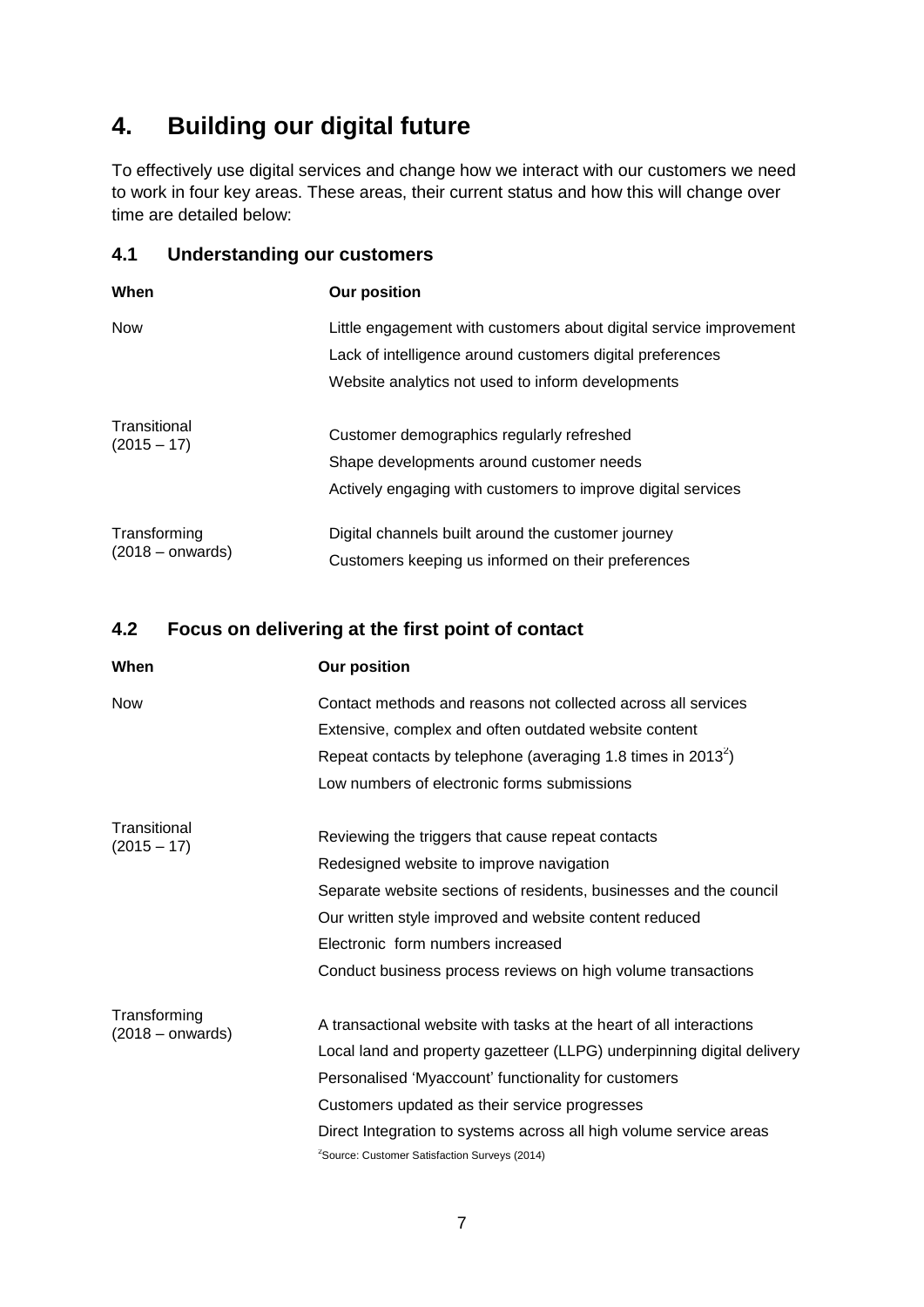### **4.3 Promoting our services**

| When                               | <b>Our position</b>                                                  |
|------------------------------------|----------------------------------------------------------------------|
| <b>Now</b>                         | Limited social media promotion of new service developments           |
|                                    | Poor signposting to our website and digital services                 |
|                                    | High cost contact channels are promoted                              |
|                                    | Contacting customers by digital methods not common place             |
| Transitional<br>$(2015 - 17)$      | Removal/reduce the promotion of high cost channels                   |
|                                    | Officers actively directing customers to online services             |
|                                    | The benefits of using digital services to customers being made clear |
|                                    | Active cross selling of council services                             |
| Transforming<br>$(2018 -$ onwards) | Digital services promoted first                                      |
|                                    | Social media embedded as a new contact channel                       |

### **4.4 Assisting our customers**

| When                               | <b>Our position</b>                                                                                                                                       |
|------------------------------------|-----------------------------------------------------------------------------------------------------------------------------------------------------------|
| <b>Now</b>                         | Little 'assisted digital' service to our customers<br>Inconsistent approach to social media interactions                                                  |
| Transitional<br>$(2015 - 17)$      | Service departments digital knowledge improved<br>Customers given assistance accessing digital services<br>Pre-bookable appointments for council services |
| Transforming<br>$(2018 -$ onwards) | Customers using self-help PCs to interact with the council<br>Officers available to guide customers through digital services                              |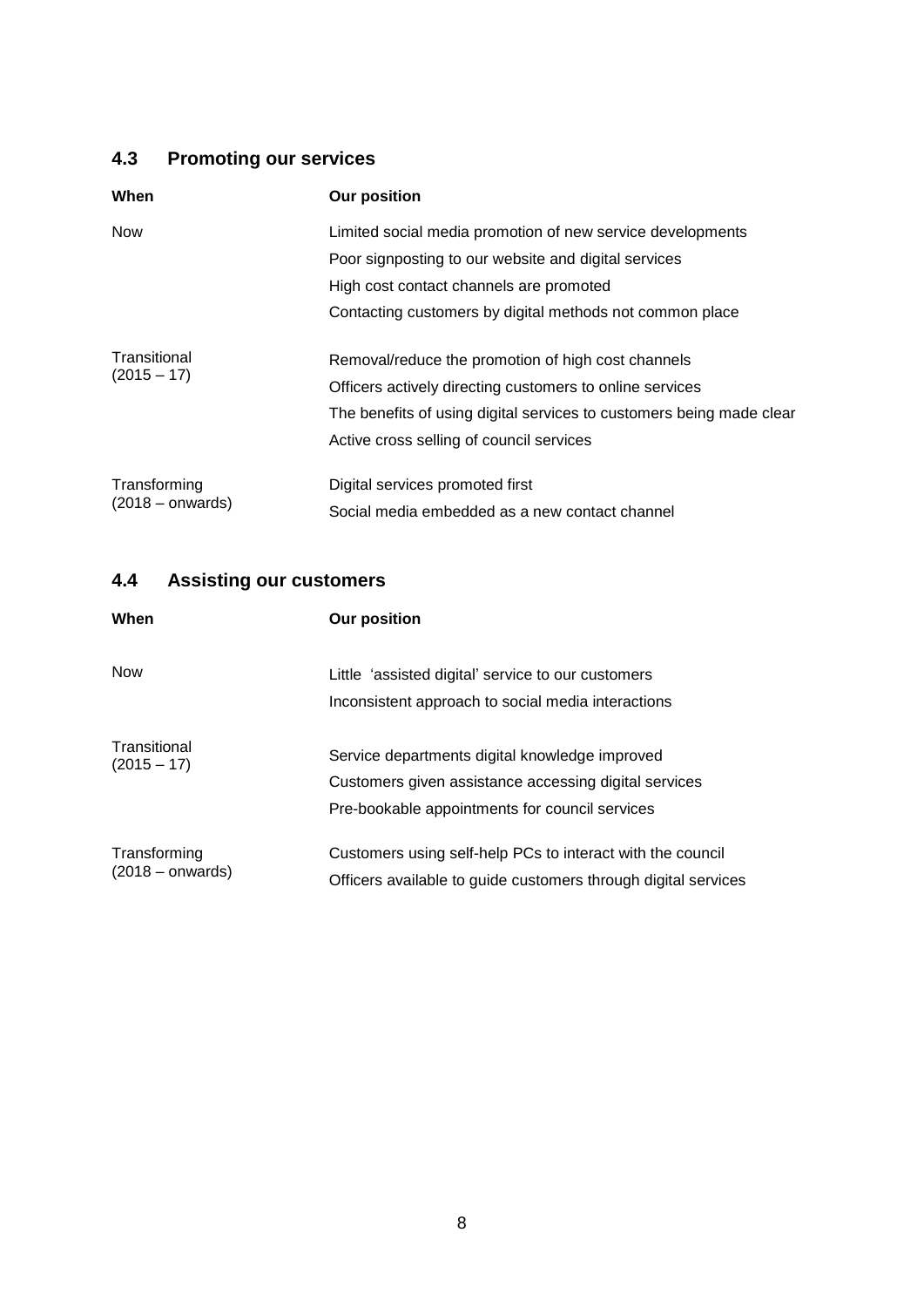### **5 What digital will mean?**

#### **5.1 For our customers**

Improving digital services to customers can improve relationships and strengthen the relationships we already have.

Our customers will be able to login to their account online, review their current council tax and housing rent balance, notify us of changes to their accounts and interact with us to request new services. It will allow them to see their local councillor and confirm when their recycling is due to be collected.

| <b>Function</b>     | Some examples of services customers will be able to do |
|---------------------|--------------------------------------------------------|
| <b>Transactions</b> | See their last bill (for old and new accounts)         |
|                     | See their last payments (for old and new accounts)     |
|                     | Report a missed bin                                    |
|                     | See planning applications near them                    |
|                     | Report a housing repair                                |
| Information         |                                                        |
|                     | Find their local representatives                       |
|                     | View their collection days                             |
|                     | Subscribe to email alerts for services                 |
|                     | Get specific business start-up and funding advice      |

#### **5.2 For our officers**

We will work to automate many processes that are currently handled manually. Where tasks need to be handled by an officer this will be due to complex requirements only.

We will design digital services based on the needs of the user, not the back office process. We will work to ensure customers deal with an organisation not a department.

#### **The way we work**

| <b>Function</b>  | <b>Change/Impact</b>                                    |
|------------------|---------------------------------------------------------|
| Customer contact | Customers directed to our website                       |
|                  | Less 'hand-offs' to other services/officers             |
|                  | Regular programmed review of digital content            |
|                  | Service 'digital leaders' championing improvements      |
| Operational      | Customer intelligence leading improvements              |
|                  | End to end service delivery being considered            |
|                  | Using our resources more effectively to serve customers |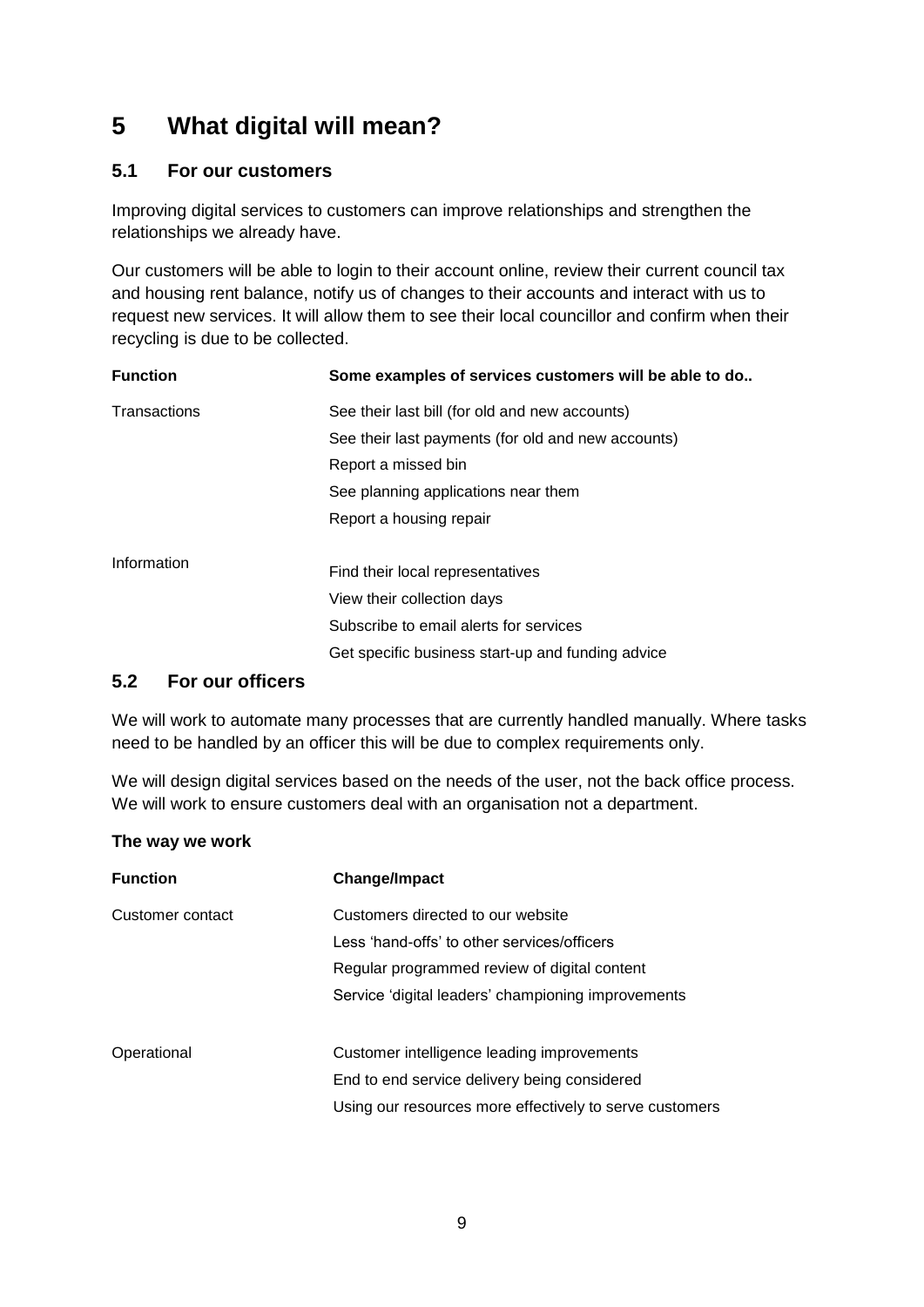### **5.3 For our organisation**

Delivering digital services and improving the customer experience will require all services to work together. We need to understand our customer, their needs and provide services in a way they want and expect.

All digital service development should follow a cycle based on demand, evidence, development, improvement and delivery. This cycle should be embedded across digital delivery to ensure that we provide services customers choose to use.



The cycle of digital service delivery

The demand for services should *identify* its priority for development. Following this *research* should capture evidence, best practice and opportunities. Lastly, this should be followed by agile *development,* to *deliver* services that people choose to use. After delivery we will be *monitoring* how we are doing and then *review* what we have done.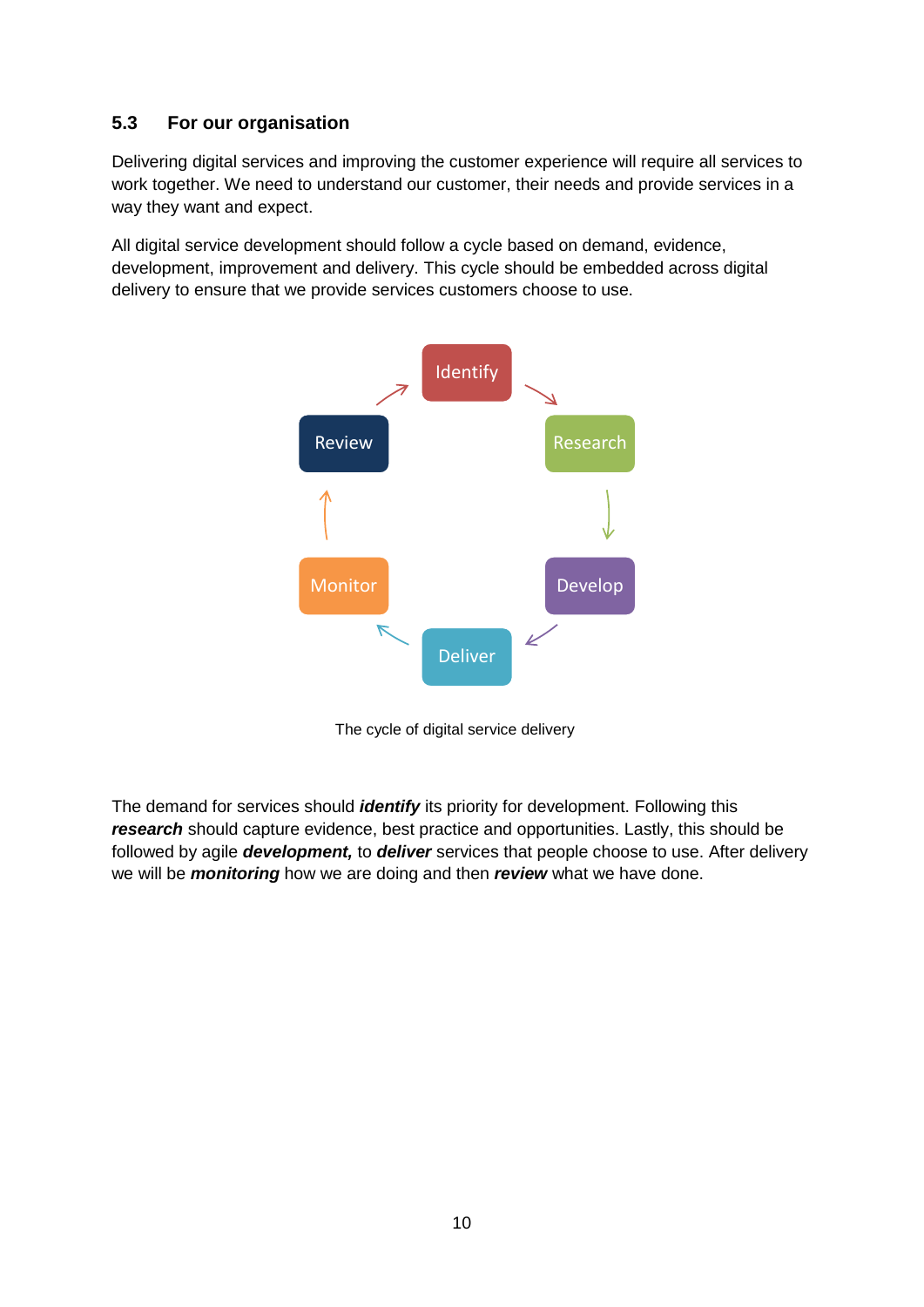### **6 How we will deliver the change**

### **6.1 Improving our knowledge**

We will capture and utilise the customers preferred contact method to reduce waste and improve the quality of service delivery and ensure high response levels. We will provide the opportunity for customers to feedback through all digital channels and regularly engage with them to improve services.

Inclusion will be at the heart of service delivery to ensure that our customers are not disadvantaged or penalised as a result of digital service delivery. We will ensure that even where a digital channel is preferred they will always be accompanied with an alternative option.

### **6.2 Resolve contacts first time and reduce high cost contacts**

Providing a transactional website aimed at delivering services quickly and efficiently. Through business process reviews tailor routes for customer queries based on their needs – including the ability to self-serve digitally where ever possible. Avoiding internal duplication and rationalising customer contact software.

Changing the way we communicate to customers by adopting standards to improve clarity and content. Completing periodical avoidable contact exercises across high volume contact areas to understand why customers contact us and help improve what we do.

### **6.3 Having a digital outlook**

Expecting internal services to be digital first by building on successful digital initiatives like electronic payslips. Reintroducing a purpose built intranet to reduce and improve internal communications and collaboration. Introducing knowledge databases to provide answers to common questions and improving the quality of information being delivered to our customers.

Procuring software with digital capabilities at the forefront of evaluation and decision making.

### **6.4 Promoting our digital services**

Where we are capable of resolving customer requests digitally we will promote these ahead of other more costly service channels. Capturing customers email addresses and using these to provide services digitally.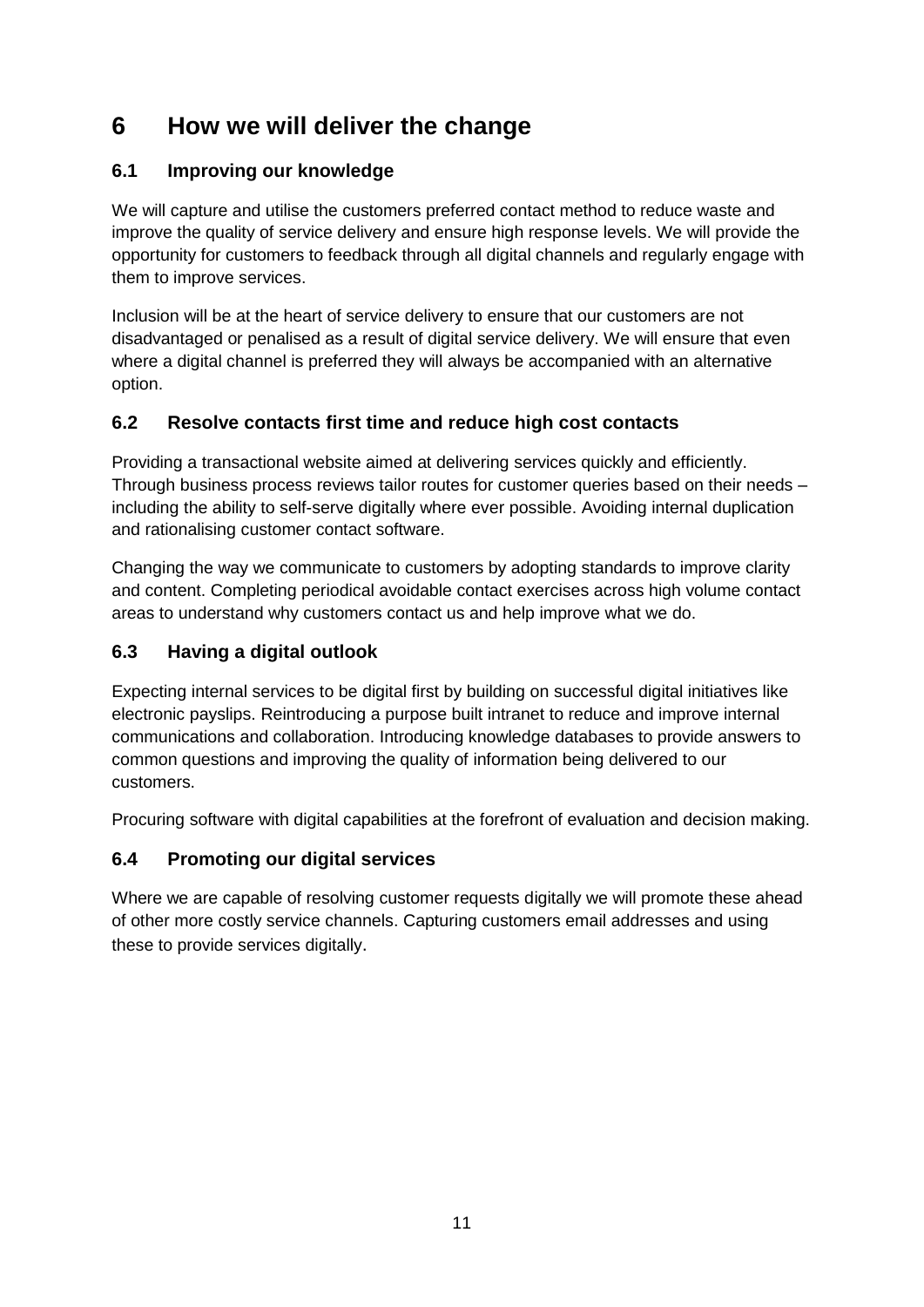### **7 The Future**

Improving our digital services will require a phased approach to ensure that we start with solid foundations. Over time our digital transactions will naturally increase as customers use and trust the services that we deliver.

At the same time other more traditional methods such as the telephone will decrease. The digital growth rate will increase as important milestones are reached such as a unique and improved customer account.



| <b>Type</b>   | What will change for our customers                                |
|---------------|-------------------------------------------------------------------|
| Information   | Condensed website content                                         |
|               | Information being simple, clear, up to date and consistent        |
|               | A new transactional website                                       |
|               | Opportunities to feedback and shape content                       |
| Transactional | An increase in electronic forms                                   |
|               | New payment types being delivered                                 |
|               | Social media use being utilised to offer services                 |
|               | MyAccount being developed and integrated to existing transactions |
| Integrated    | A faster response to service requests                             |
|               | Digital services being promoted first                             |
|               | Customers receiving notifications through their MyAccount         |
| Optimised     | Digital assistance being provided by Customer Services            |
|               |                                                                   |

### **Our Milestones**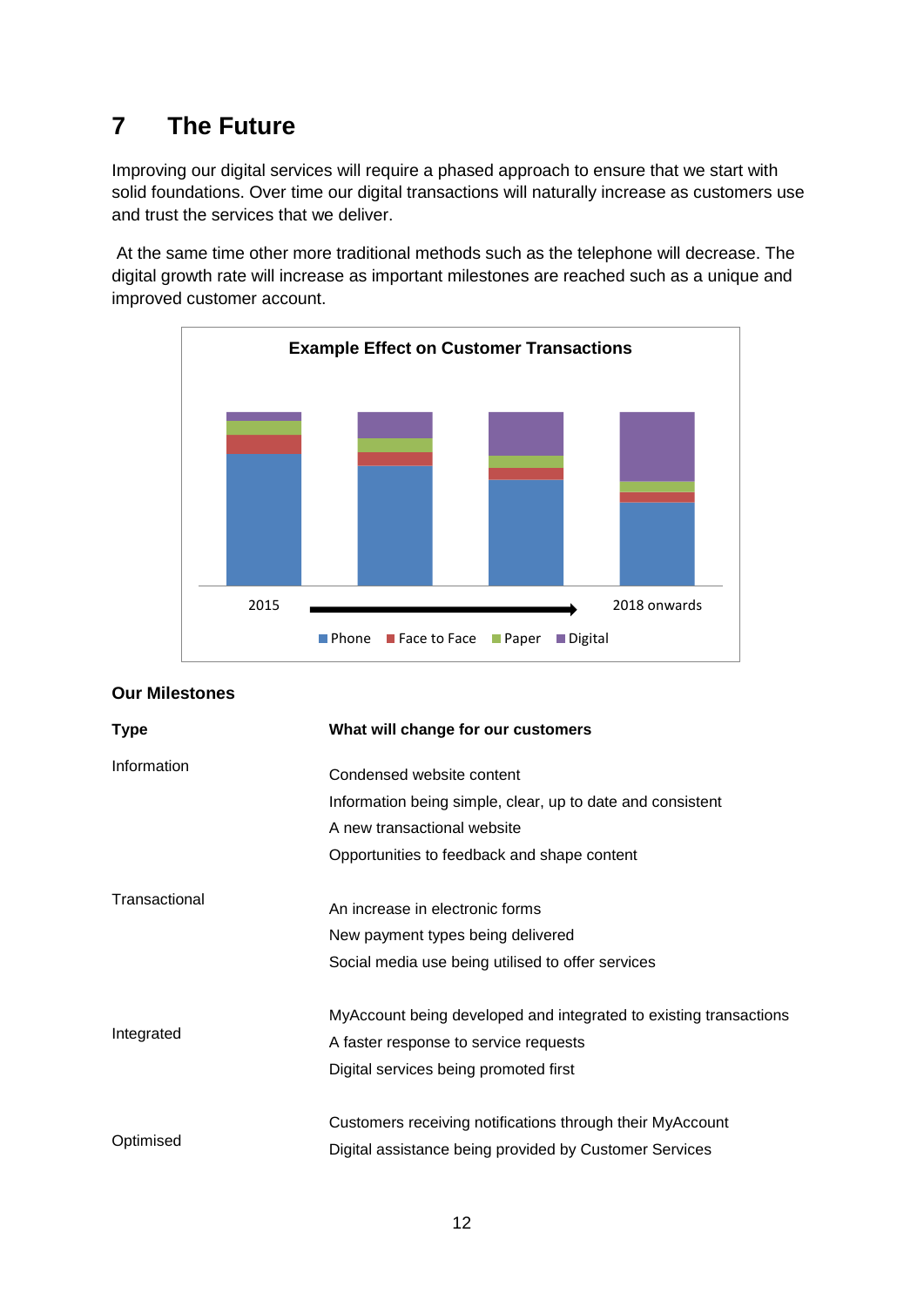### **8 Measuring our success**

#### **8.1 What our success will look like**

Providing a new alternative and a comprehensive suite of digital services will be measured in a variety of ways. The key measures will be:

- A yearly reduction in telephone contacts
- An evidence based improvement in the quality of services provided
- Uptake through other new channels increasing
- Improved understanding of the needs of our customers

| <b>Function</b>  | <b>Change/Impact</b>                                    |
|------------------|---------------------------------------------------------|
| Customer contact | Reduction in telephone calls                            |
|                  | Reduction in paper application forms                    |
|                  | Increase in key website analytics                       |
|                  | Reduced resolution times                                |
| Operational      | 'Confirmed' digital transactions rising                 |
|                  | Increased number of electronic forms                    |
|                  | Using our resources more effectively to serve customers |
|                  | Reduced repeat contact                                  |
|                  | Anticipating demand                                     |

#### **8.2 How we will measure this**

For every new digital service provided we will measure the following areas to ensure that we are providing quality services

#### **Metric**

| Cost of transactions | As digital transaction volumes increase, the overall cost of<br>transactions will decrease.       |
|----------------------|---------------------------------------------------------------------------------------------------|
| Take up              | The increased use of each digital service/channel will demonstrate a<br>shift in customers habits |
| Satisfaction         | Customer feedback through all available channels                                                  |
| Performance          | Decreasing the number of transactions requiring manual intervention                               |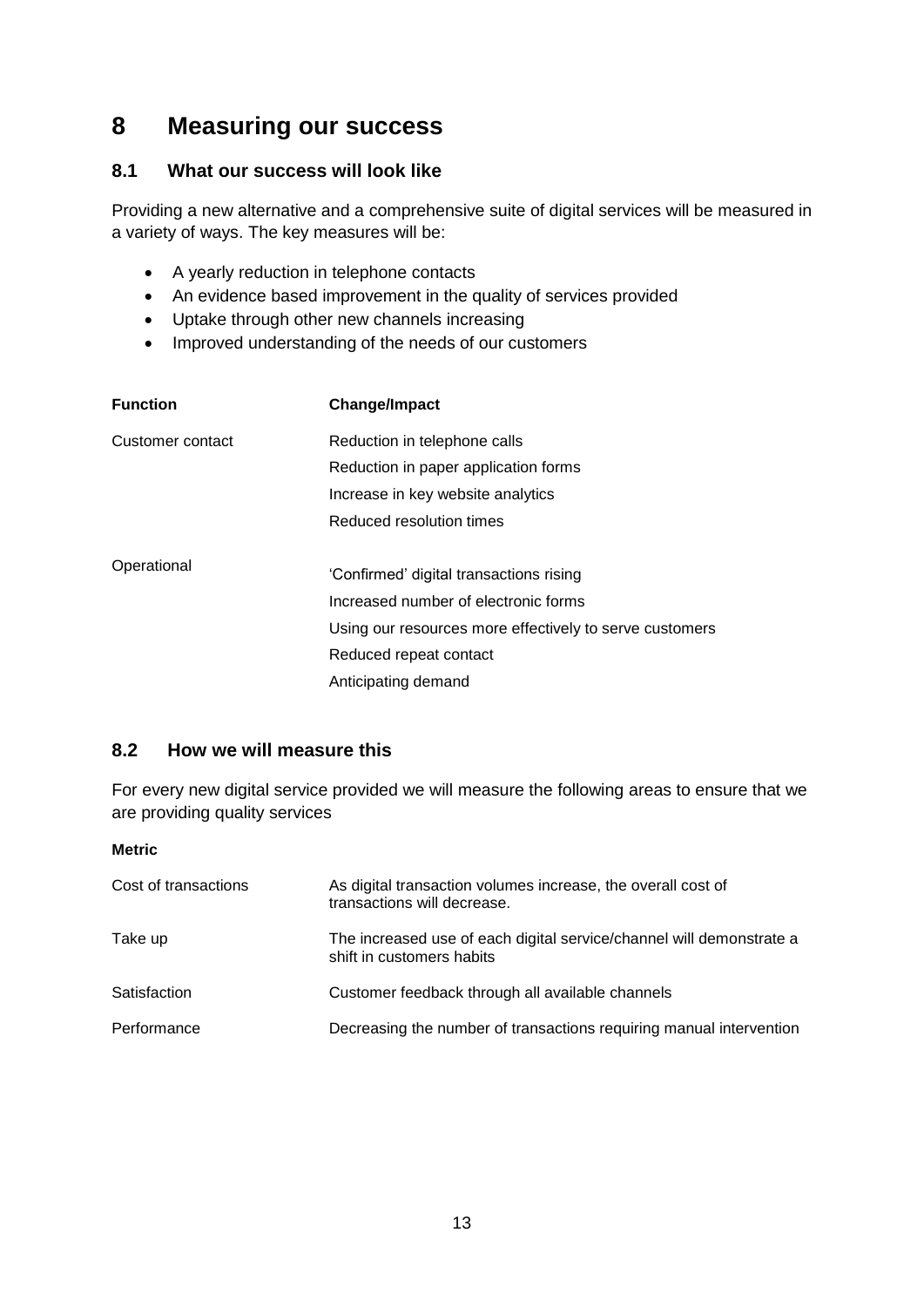### **9. Progress (2014 - 2015)**

| <b>No</b>      | <b>Actions</b>                                                                                                                         | What has/is being done                                                                                                                                                                                 | <b>Strategy</b><br><b>Section</b> | <b>Status</b>    |
|----------------|----------------------------------------------------------------------------------------------------------------------------------------|--------------------------------------------------------------------------------------------------------------------------------------------------------------------------------------------------------|-----------------------------------|------------------|
| $\mathbf 1$    | Creation of mechanisms to obtain customer<br>feedback                                                                                  | Page feedback was introduced to every page of the<br>website in August 2014<br>A customer and access survey was made live in October<br>2014 to gauge customers digital preferences                    | 4                                 | <b>COMPLETED</b> |
| $\overline{2}$ | Commission customer segmentation about<br>customers digital preferences and<br>propensity/confidence to use online services            | CACI/Acorn, an industry leader in customer<br>segmentation, were commissioned and have provided<br>an area report for Gravesham detailing how our<br>households are distributed over 59 citizen types. |                                   | <b>COMPLETED</b> |
| 3              | Upgrade of the corporate call logging software to<br>provide intelligence on call levels across the<br>council.                        | The call logging software was upgraded in August and<br>now provides details of all external calls coming into the<br>council                                                                          | 4                                 | <b>COMPLETED</b> |
| $\overline{4}$ | Nominate 'digital leaders' for services with the<br>highest contact levels                                                             | Management Team approved the concept of digital<br>leaders and seven leaders have been nominated                                                                                                       | 4, 5                              | <b>COMPLETED</b> |
| 5              | Redesign the website home and service pages to<br>aid customer navigation and improve the<br>transactional capabilities of the website | Draft designs have been created                                                                                                                                                                        | $\overline{2}$                    |                  |
| 6              | Contact exercise to be undertaken across five<br>services to establish reasons for contact and how<br>this could be avoided            | This exercise will be conducted in January - February 15                                                                                                                                               |                                   |                  |
| $\overline{7}$ | Evaluation of the use of CRM and eForms<br>software across the organisation                                                            | eForm evaluation was recommended in the IT service<br>review. This work will be completed jointly with Customer<br>Services and IT Services                                                            | 2                                 |                  |
| 8              | Reduction in website content to reduce the<br>amount to be managed and to remove old and<br>outdated information                       | This information is being compiled and will be circulated                                                                                                                                              | 2                                 |                  |
| 9              | Creation of guidelines, style guides and editorial<br>policy for the website                                                           | Documents currently in final draft;<br>Style guide, writing guide, editorial guide and<br>accessibility guidelines.                                                                                    | $\overline{2}$                    |                  |